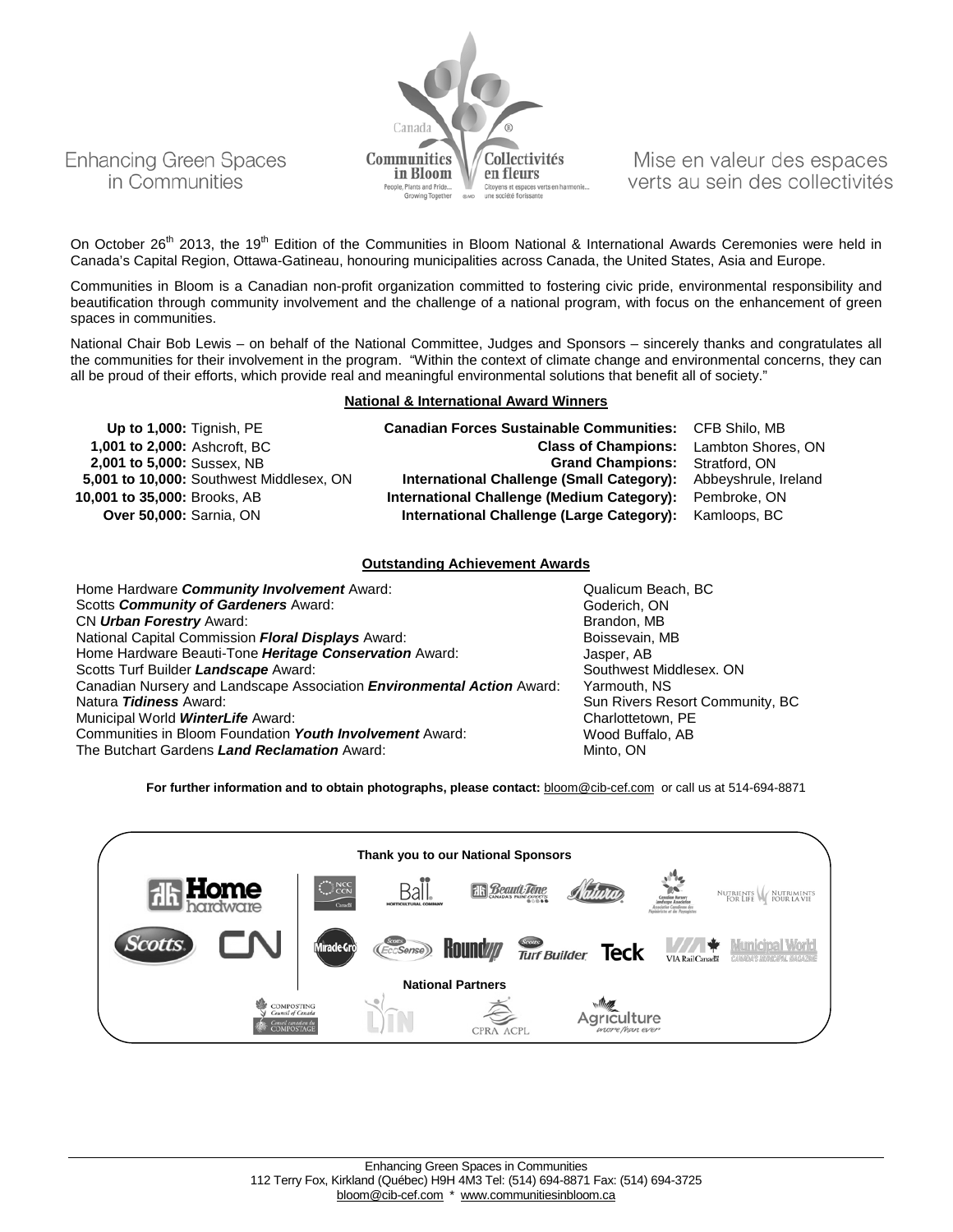



Mise en valeur des espaces verts au sein des collectivités

### **Communities in Bloom is a Canadian non-profit organization committed to fostering civic pride, environmental responsibility and beautification through community involvement and the challenge of a national program, with focus on the enhancement of green spaces in communities**

*"People, plants and pride… growing together" is our slogan, and it captures the essence of the program.*

**History,** Established with the guidance of Britain in Bloom, Tidy Towns of Ireland and *Villes et Villages Fleuris de France,*  Communities in Bloom held its first edition in 1995 and 29 participating municipalities were honoured at the first awards ceremonies on Parliament Hill. The program now includes hundreds of communities across the country, and an international challenge involving communities from the United States, Japan and several European countries allows participants to compete internationally.

**Program.** The program consists of communities receiving information and being evaluated either provincially or nationally by a volunteer jury of trained professionals on the accomplishments of their entire community (municipal, private, corporate and institutional sectors, citizens) on eight key criteria: Tidiness, Environmental Action, Heritage Conservation, Urban Forestry, Landscape, Turf & Groundcovers, Floral Displays and Community Involvement.

**Benefits.** The pride, sense of community and feeling of accomplishment generated through participation are visible in communities across Canada. These benefits make Communities in Bloom a program where everyone wins. Participants can benefit financially from the program through community tourism initiatives, business opportunities for the entire community and other related projects. A valuable information exchange network allows communities to share accomplishments, best practices and projects.

All participants are showcased on the Communities in Bloom website through the "Explore our Communities" section, with a description page and a link to their respective community website. The *Communities in Bloom Magazine*, published twice a year, also features participants and program results, as well as articles and educational content. Communities in Bloom develops, with its partners and sponsors, initiatives and promotional opportunities.

**National Symposium on Parks and Grounds**. Held in conjunction with the annual national awards ceremonies, this event is a unique opportunity for elected officials, parks and grounds professionals and community volunteers to learn and share about current issues, trends and challenges not only in horticulture and gardening, but in community tourism and projects, environmental awareness and much more. Workshops and awards ceremonies are also held in all provinces throughout the year.

The **Communities in Bloom Foundation**, established to support the educational aspect of its activities, is dedicated to funding, developing and disseminating education and awareness to a wide audience on the value, improvement, importance and sustainable development of green spaces and natural environment in Canadian society. The Foundation also awards bursaries to students in horticulture/environment programs.

His Excellency, the Right Honourable David Johnston, C.C., C.M.M., C.O.M., C.D. Governor General of Canada is the Patron of Communities in Bloom.

> *Within the context of climate change and environmental concerns, all communities involved in the program can be proud of their efforts, which provide real and meaningful environmental solutions and benefit all of society.*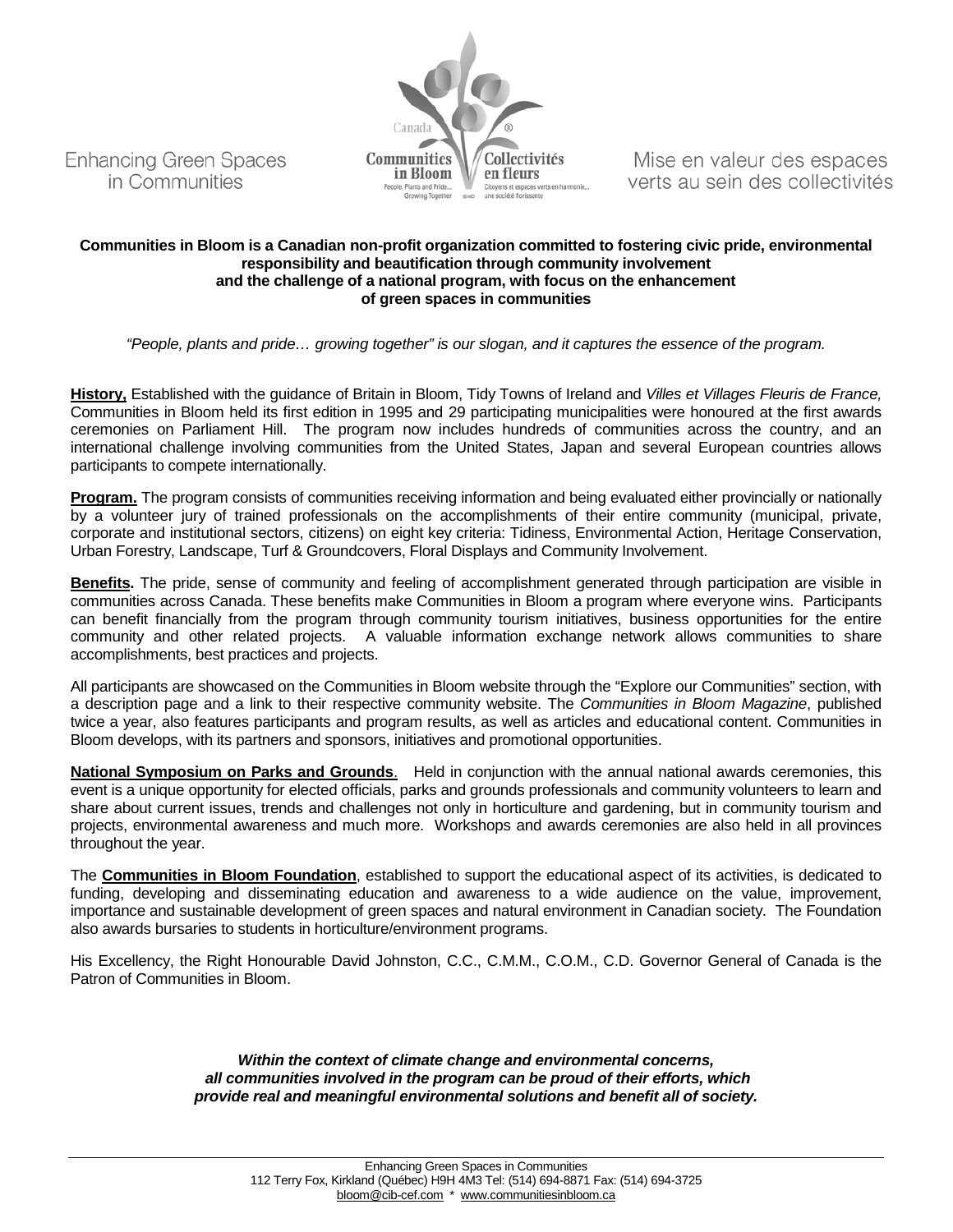**Over 50,000**<br>City of Sarnia, ON **City of Sarnia, ON 5 A philanthropic movement of community stewardship** Ville de Trois-Rivières, QC 4 Topiary Structures Regional Municipality of Wood Buffalo, AB 5 Community youth involvement

## **10,001 – 35,000**

Town of Beaumont, AB 5 1 Compost project<br>
Ville de Sainte-Julie OC 5 1 Mosaics, Marketi Ville de Sainte-Julie, QC 6 Mosaics, Marketing Tools<br>
Town of Truro, NS 6 Mosaics, Marketing I

#### **5,001 – 10,000**

|  |  | <b>Municipality of Southwest Middlesex, ON</b> |  |
|--|--|------------------------------------------------|--|
|  |  |                                                |  |

Town of Amherst, NS<br>
Town of Bay Roberts, NL<br>
Town of Bay Roberts, NL<br>
4
4
4
Road to Y City of Humboldt, SK

## **2,001 – 5,000**

Town of Maple Creek, SK 4 Xeriscape in Practice Town of Minnedosa, MB 4 Minnedosa Beach Flower Garden

**1,001 – 2,000** Town of Bruderheim, AB 4 Positive Partnerships Town of Lac du Bonnet, MB<br>
Sun Rivers Resort Community, BC<br>
5

**Up to 1,000**

Village of Clinton, BC<br>
Town of Kinistino, SK

Town of Kinistino, SK

Town of Kinistino, SK

Town of Kinistino, SK

Town of Kinistino, SK

Town of Kinistino, SK

Town of Kinistino, SK

Town of Kinistino, SK

Town of Kinist Hamlet of Valhalla Centre, AB

#### **Canadian Forces Sustainable Communities**

4 Wing Cold Lake, AB 4 Outdoor Classroom CFB Borden, ON \*\* 5 Naturalization of Green Spaces

Canada **2013 Communities N** Collectivités<br>in Bloom **N** en fleurs People, Plants and Pride... Citoyens et espaces verts Growing Together

Mise en valeur des espaces verts au sein des collectivités

### **CATEGORY RATING SPECIAL MENTION /RECOGNITION**

- 4 Private and public urban forest<br>4 Private Structures
- 
- 5 Blue and green infrastructure: from vision to reality!<br>5 Community youth involvement
	-

## **City of Brooks, AB 5 Brooks Commemorative forest**

- 5 Community involvement in Damase Boulanger Commemorative Park
	-
	-
- Town of Truro, NS 6 2013 Urban tree planting program

#### **Municipality of Southwest Middlesex, ON 5 "Pay It Forward" Recognition Program**

- 
- 4 "A Road to Yesterday" Museum<br>5 Humboldt Uniplex
	-
- Town of Vegreville, AB 4 Lions Spray Park and Playground
- Town of Yarmouth, NS 6 6 The Seam of Yarmouth, NS 6 The Seam of Seam of Seam of Seam of the Seam of The Seam of T

# **Town of Sussex, NB 5 5 Publication of Urban Trees: Selection and Care**<br>Town of Kindersley, SK **1 1 1 1 Kindersley Columbarium (Phase 2)**

- 4 Kindersley Columbarium (Phase 2)<br>4 Xeriscape in Practice
	-
	-
	- Community's Resilience and Recovery from Flood Devastation

# **5 Versatile Community Volunteers**<br>**4 Positive Partnerships**

- 
- 5 Edible Gardening<br>5 Innovative Flowerbeds
	-
	- Water Conservation in the Landscape

## **Community of Tignish, PE 5 Interpretive Centre of the Tignish Cultural Centre**<br>Village of Carmacks, YT **1990 12 A** Community garden and greenhouse at Little Salmon/

- Community garden and greenhouse at Little Salmon/ Carmacks First Nation
- 
- 5 Community garden project with students<br>5 Centennial Events
	-

# **CFB Shilo, MB 4 A Residential Planter Box Program**<br>4 **Wing Cold Lake, AB 4 4 Outdoor Classroom**

- 
- 
- Building Relationships with Neighbours

- **\* Bold** indicates winner
- \*\* Non-competitive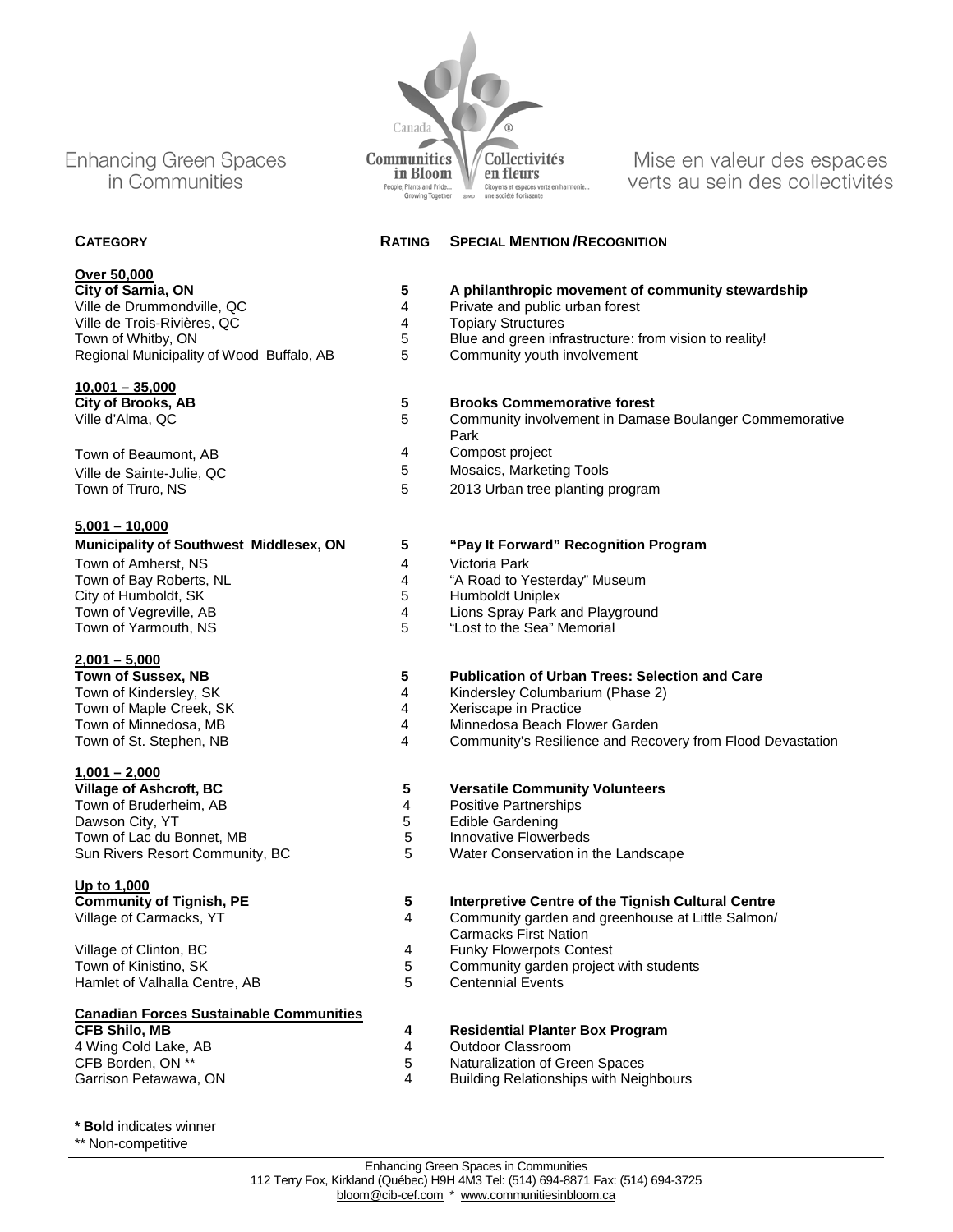**Class of Champions**

Town of Vermilion, AB

**Grand Champions**<br>City of Stratford, ON

**International Challenge (Large Category)**

**International Challenge (Medium Category)**

**International Challenge (Small Category)** 

Community of Fogo, NL<br>
Municipality of Jasper, AB<br>
5

Northampton, County Town of Northamptonshire, England



Mise en valeur des espaces verts au sein des collectivités

### **CATEGORY RATING SPECIAL MENTION /RECOGNITION**

| Municipality of Lambton Shores, ON | <b>Community Gardens</b> |
|------------------------------------|--------------------------|
| City of Dauphin, MB                | West Side Property Cle   |

- City of Dauphin, MB<br>
Town of Millet, AB<br>
Town of Millet, AB<br>
Town of Millet, AB
- Town of Millet, AB 5 Salute to the Troops<br>
Ville de Rosemère, QC 6 1999 5 Hamilton House Gare
- Ville de Rosemère, QC 6 de result de Rosemère, QC 6 de result de 15 de Rosemère, Dieu et al. et al. et al. et<br>
5 Front Yard Contest Expansion House Gardens (1990) de la contest de la proponent de la contest de la conte<br>
	- 5 Front Yard Contest Expansion of Commercial Category<br>5 Good Life Institute
		-

### **City of Stratford, ON 5 The LOCAL Community Food Centre**

- 
- Town of Boissevain, MB<br>
Town of Goderich, ON

Town of Goderich, ON

Town of Goderich, ON

Town of Goderich Recovery Progam from the Control of Solution Control of Solution Control of Solution Control of Solution Control of Town of Goderich, ON 6 Goderich Recovery Progam following the 2011 tornado<br>Strathcona County, AB 6 Goderich Reservation and Storm Water Retention Ponds
	- Wetland Preservation and Storm Water Retention Ponds

## **City of Kamloops, BC 5 5 5 Kenna Cartwright Nature Park management**<br>City of Barrie, ON **5 5 6** Green Infrastructure Plan

- 
- City of Barrie, ON 6 Green Infrastructure Plan<br>
Municipality of Chatham-Kent, ON 5 Municipal parks planning 5 Municipal parks planning and implementation<br>5 Abington Park Tree Collection
	- Abington Park Tree Collection
- Seongbuk-gu, Seoul, South Korea \*\* 5 Seongbukcheon Stream

#### **City of Pembroke, ON 5 Renaissance Square Project – Algonquin College**

- City of Castlegar, BC 5 Millennium Park development master plan
- Città di Savigliano, Italy 1988 Medieval market squares restoration<br>
Sidmouth Town, Devon, UK
1888 Medieval 1988 Sidmouth Town, Devon, UK
- Sidmouth Town, Devon, UK 4 The Byes joint management program
	- Cultural Heritage

- **Village of Abbeyshrule, Ireland 5 Tidiness** 5 Environmental Efforts – New Green Library<br>5 Heritage Preservation
	-
- Municipality of Jasper, AB 5 Heritage Preservation St. Mary and St. George Church<br>
Lakeside Chautaugua, Ohio, US 5 Landscape Residential gardens
- Lakeside Chautauqua, Ohio, US 6 1 Landscape Residential gardens<br>
Stanghow, UK<br>
4 Community Involvement
- Stanghow, UK<br>
Town of Stettler, AB<br>
Town of Stettler, AB<br>
Theritage Preservation I
	- 5 Heritage Preservation Museum<br>5 Floral Displays
		-

**\* Bold** indicates winner

Tenby, Pembrokeshire, Wales, UK

\*\* Non-competitive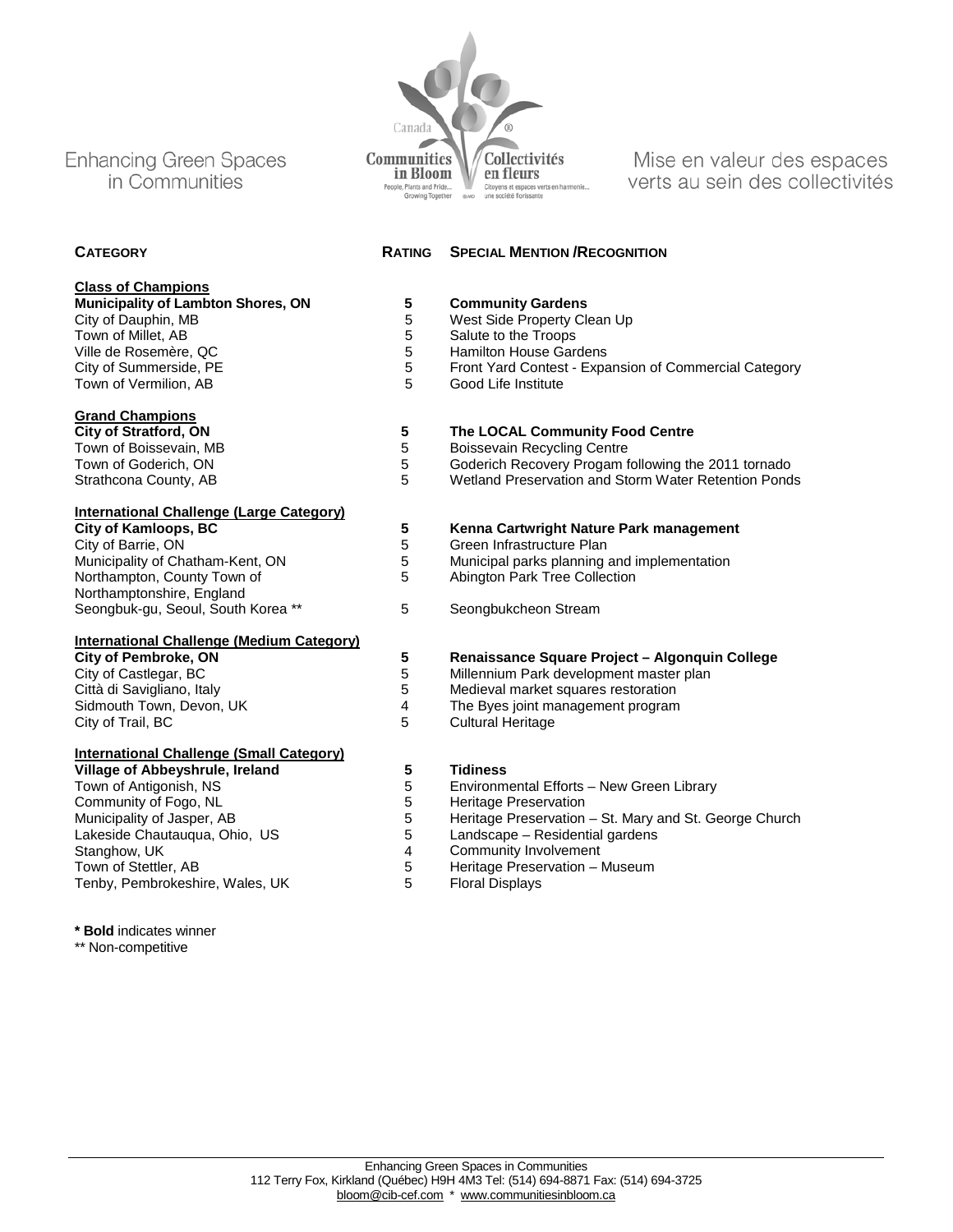# **Special Attractions (non-competitive)**

Reford Gardens, Grand-Métis, QC 5 Exceptionnal floral diversity CO 6 Exceptionnal floral diversity CO 6 Exceptionnal floral diversity CO 6 Exceptionnal floral diversity CO 6 Exceptionnal floral diversity CO 6 Exceptionnal SDC Vieux-Montréal, Montréal, QC 5 Local tidiness and calm Ukrainian Cultural Heritage Village, Edmonton, AB Western University Campus, ON 5 Campus Recycling Program

## **Circle of Excellence – Evaluated (non-competitive)**

City of Calgary, AB  $\overline{5}$  The Botanical Gardens of Silver Springs<br>
Village of Denzil, SK  $\overline{5}$  The Reverence and TLC Accorded to Ce Village of Denzil, SK 6 The Reverence and TLC Accorded to Cemeteries<br>
City of Edmonton, AB
1999 City of Edmonton Murals City of Edmonton, AB 6 Giants of Edmonton Murals<br>Town of Minto. ON 6 Giants of Palmerston Lions Heritage I Town of Pincher Creek, AB 5 Pincher People Power<br>Town of Qualicum Beach, BC 5 5 Respect for Water & M

Town of Assiniboia, SK Town of Fort Erie, ON Town of Neepawa, MB<br>Town of Athabasca, AB Town of Gibbons, AB Town of New Glasgow, Town of Gibbons, AB Town of New Glasgow, NS<br>Town of Olds, AB Town of Olds, AB Town of Aylmer, ON Ville de Granby, QC<br>City of Brandon. MB Town of Hampton. NB City of Oshawa. ON City of Brandon, MB Town of Hampton, NB City of Oshawa, ON<br>City of Campbell River. BC Municipality of Killarney-Turtle Mountain. MB Ville de Saint-Bruno-de-Montarville. QC

City of Westmount, QC

#### **Thank you to our Volunteer National Judges**

Evelyn Alemanni Jim Baird Francine Belly Sylvie Belley Berta Briggs Alain Cappelle Rose Carmichael Lucy Chang Richard Daigneault Lucie Gagné Lise Gobeille Bruce Hay Dave Hilton

Claire Laberge Claude Lachance Gérald Lajeunesse Bob Lewis Jean-Jacques Lincourt Lorna McIlroy Frank Merran Steve Preston Odette Sabourin-Dumais Gerry Teahen Ted Zarudny

**CATEGORY RATING SPECIAL MENTION /RECOGNITION**

- 5 Exceptionnal programs and activities<br>5 Exceptionnal floral diversity
	-
	-
	- 5 Partnerships for Success
	- -
		-
	-

Palmerston Lions Heritage Park

- 
- 

Town of Qualicum Beach, BC 6 The State of Beapect for Water & Marine Life

# **Circle of Excellence – Non Evaluated (non-competitive)**

City of Campbell River, BC Municipality of Killarney-Turtle Mountain, MB<br>City of Charlottetown. PE City of Leduc. AB Village of Forestburg, AB City of Medicine Hat, AB City of Wetaskiwin, AB Bob Ivison

Mise en valeur des espaces verts au sein des collectivités